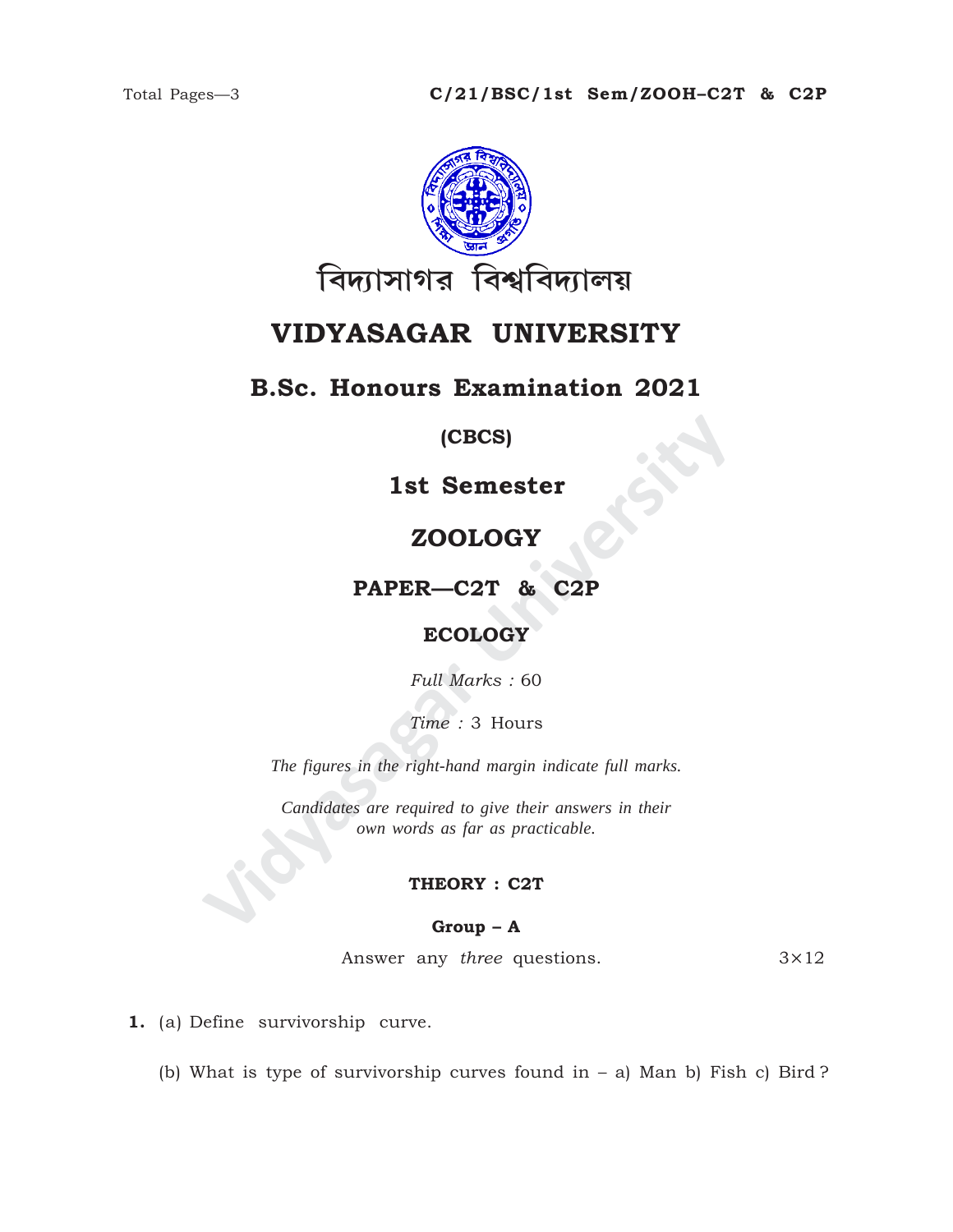(c) Define commensalism and ammensalism with suitable example.

 $2+6+4$ 

- **2.** (a) Distinguish between *in-situ* and *ex-situ* conservation.
	- (b) Mention the objectives of *in-situ* conservation.
	- (c) Discuss about advantages and disadvantages of *in-situ* conservation.

(d) What is Red Data Book ? 2+4+4+2

- **3.** What is Keystone species ? Explain it with example. Write about vertical stratification with explanation, justification and example. 3+9
- The Reystone species? Explain it with example. Write about<br>ification with explanation, justification and example.<br>Final example.<br>Final example example and classify the ecological pyramid cinsi<br>ble features with example.<br>Th **4.** Differentiate between Antochthonous and Allochthonous sources of nutrients. Explain and classify the ecological pyramid cinsidering all possible features with example. 3+9
- **5.** (a) What is meant by density dependent population regulation ?
	- (b) Explain edge effect citing suitable example.
	- (c) Draw the relationships among primary, secondary, net and groups productivities.  $3+4+5$
- **6.** (a) Differentiate Antecology and Synecology.
	- (b) Write about the level of organisation with explanation and example.

4+8

#### **Group – B**

Answer any *two* questions. 2×2

- **7.** Mention the formula for exponential population growth.
- **8.** Define succession and seral stage.

C/21/BSC/1st Sem/ZOOH–C2T & C2P